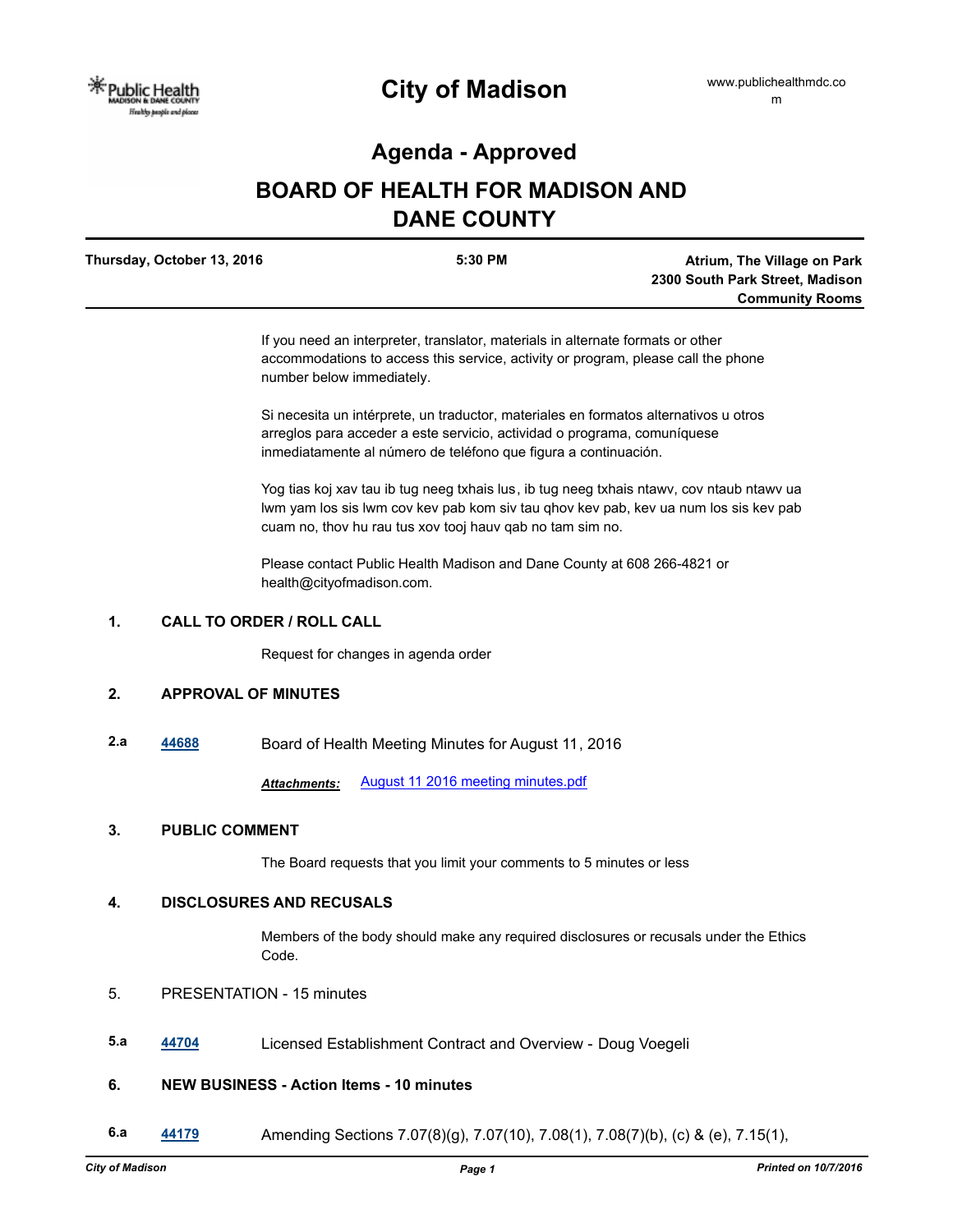7.15(3), 7.15(6)(a)2. & (b), 7.50, and 7.51; creating Sections 7.07(9), 7.08(7)(j) & (k), and 7.15(6)(d)1. e. & f.; renumbering Sections 7.07(9) through (11) to (10) through (12), respectively; and amending Section 1.08(3)(b) of the Madison General Ordinances to revise several sections in the Health Code in order to reflect State-level changes, update administrative sections and amend the fee structure to better reflect the work required of Public Health Madison Dane County.

Attachments: [Body](http://madison.legistar.com/gateway.aspx?M=F&ID=624a5f14-74e9-40dd-bcc8-fecd93d4dfcd.pdf)

- **6.b [44686](http://madison.legistar.com/gateway.aspx?m=l&id=/matter.aspx?key=48838)** 2016 Ordinance Amendment 048 Amending Chapter 46 of the Code of Ordinances Revising Regulation and Fees for Temporary Food Establishments
- **6.c [44620](http://madison.legistar.com/gateway.aspx?m=l&id=/matter.aspx?key=48778)** Authorizing the Mayor, City Clerk and Chief of Police to accept a \$700,000 Smart Policing Initiative grant award for the Madison Police Department's Madison Addiction Recovery Initiative; and amend budgets accordingly.
- **6.d [44685](http://madison.legistar.com/gateway.aspx?m=l&id=/matter.aspx?key=48837)** BOH Resolution #2016-06 Furniture for Village on Park Office

Attachments: [Resolution Furniture for Village on Park office 2016 06.pdf](http://madison.legistar.com/gateway.aspx?M=F&ID=5d48016b-efcc-43c2-abcf-21f550ae0649.pdf)

#### **7. FOR INFORMATION ONLY - 5 minutes**

- **7.a [44706](http://madison.legistar.com/gateway.aspx?m=l&id=/matter.aspx?key=48858)** Agent Contract Licensed Establishments *Attachments:* [Agent Contract revisions 8-15-2016.pdf](http://madison.legistar.com/gateway.aspx?M=F&ID=52bd0b47-dfd9-4cb8-8709-e220565376c0.pdf)
- **7.b [44684](http://madison.legistar.com/gateway.aspx?m=l&id=/matter.aspx?key=48836)** City of Madison Jeffrey Clay Erlanger Civility in Public Discourse Award

*Attachments:* [2016erlanger info and app.pdf](http://madison.legistar.com/gateway.aspx?M=F&ID=5db5f55c-ad7b-4de9-b65c-f90e1032c3e4.pdf)

- **8. Chair's Report for October 13, 2016 5 minutes**
- **8.a [44687](http://madison.legistar.com/gateway.aspx?m=l&id=/matter.aspx?key=48839)** Draft 2017 Board of Health Meeting Dates *Attachments:* [2017 DRAFT BOARD OF HEALTH MEETING DATES .pdf](http://madison.legistar.com/gateway.aspx?M=F&ID=bf3a84b5-7866-4cfe-a178-addc531ba6c0.pdf)
- **8.b [44689](http://madison.legistar.com/gateway.aspx?m=l&id=/matter.aspx?key=48841)** 2017 Membership Renewal for National Association of Local Boards of Health

#### *Attachments:* [2017 NALBOH renewal 2017.pdf](http://madison.legistar.com/gateway.aspx?M=F&ID=366db4e0-5a2e-4b20-9c89-c6bab68647f4.pdf)

**9. [44691](http://madison.legistar.com/gateway.aspx?m=l&id=/matter.aspx?key=48843)** Director's Report for October 13, 2016 - 5 minutes

## **10. REPORTS TO COMMITTEE**

**10.a [44692](http://madison.legistar.com/gateway.aspx?m=l&id=/matter.aspx?key=48844)** Operations Division - Shawnee Parens - 5 minutes